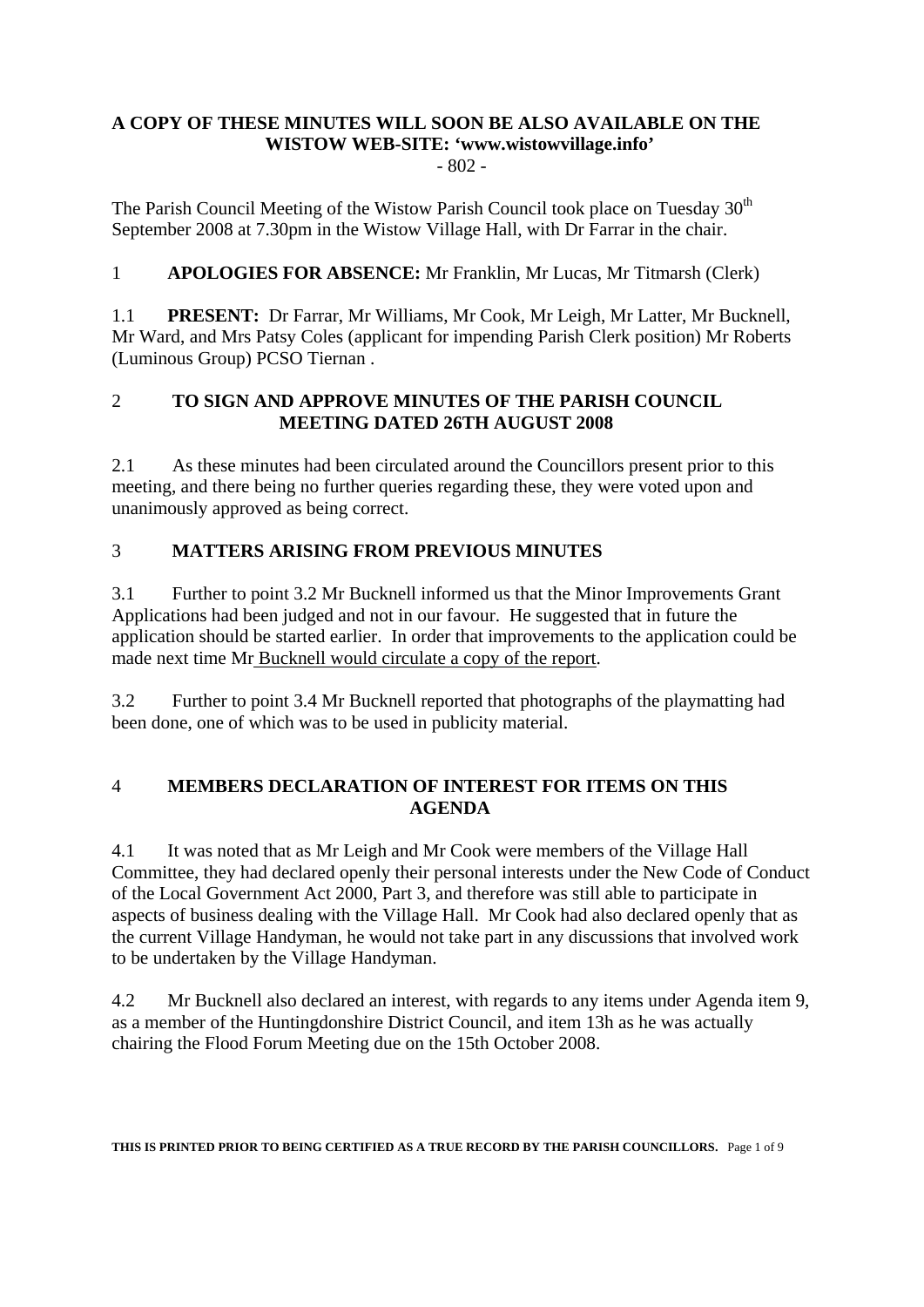#### 5 **COMMUNITY LIAISON OFFICER - ANY POLICE OR CRIME ISSUES TO BE DISCUSSED?**

- 5.1 PCSO Tiernan reminded us that Becca Johnston was on honeymoon.
- 5.2 PCSO Tiernan stated that there had been 2 crimes in the Wistow Parish since the 26th August 2008, one dwelling burglary and one shed burglary. There had been no incidents of Anti-Social Behaviour recently in the Parish.
- 5.3 She raised the question of Neighbourhood Watch as there is plenty of information available for anyone interested in being involved. Dr Farrar agreed to invite volunteers via the website and organise an entry in the Warbler

PCSO Tiernan was thanked for her report and left the meeting at 7.45.

### 6. **LUMINOUS GROUP REPRESENTATIVE – ISSUES TO BE DISCUSSED**

6.1 Mr Roberts was welcomed to the meeting. There were two issues to be raised, the painting of the garage doors in Oaklands Avenue and the condition of the fence around the playing field. The garage doors would be painted but he was not aware that the fence was Luminous' responsibility. It was pointed out that it was transferred in 2002 and he agreed to look into it.

6.2 Mr Roberts was asked if Luminous would consider developing the land below the garages which is designated for social housing. Luminous did not own all the land and it would have to go through the Council Development Team. A Local Needs Survey would have to be carried out.

Dr Farrar thanked Mr Roberts and he left the meeting at 7.55.

6.3 Development of the land below the garages and whether to carry out a Local Needs Survey is an issue for further discussion.

### 7 **a- FINANCE - TO APPROVE THE FINANCIAL STATEMENT/ PAYMENT OF ACCOUNTS FOR AUGUST 2008**

7.1 As this had been circulated around the Councillors present prior to this meeting, and there being no further comments, these were voted upon and unanimously confirmed as being a true record.

**THIS IS PRINTED PRIOR TO BEING CERTIFIED AS A TRUE RECORD BY THE PARISH COUNCILLORS.** Page 2 of 9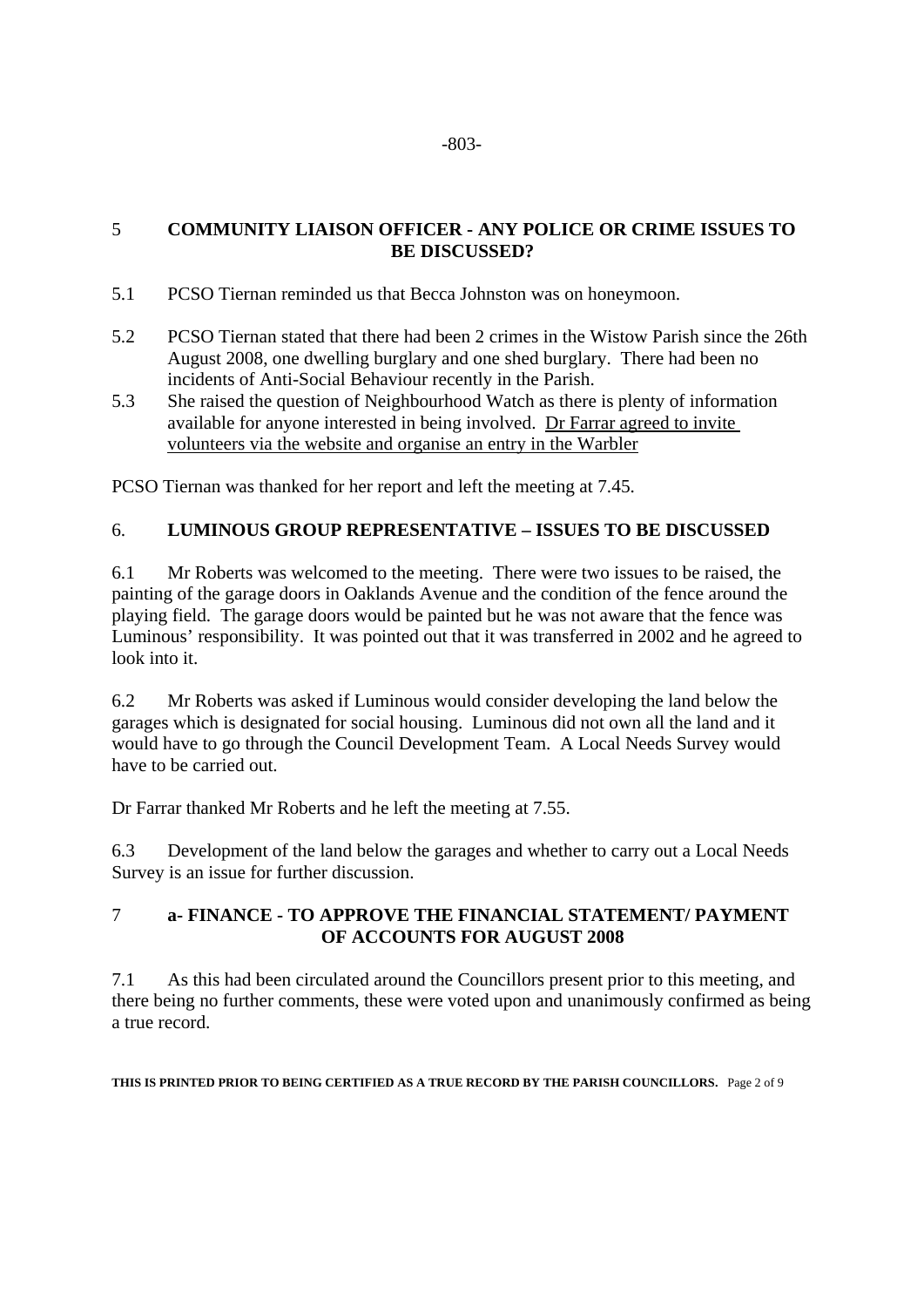#### 7 **b- FINANCE - TO APPROVE PAYMENT OF OUTSTANDING AMOUNTS: MR D TITMARSH - SEPTEMBER 2008 SALARY (RATES AS PER MINUTE NO. 13.1 OF THE MEETING DATED THE 29TH APRIL 2008) £ 202.36 R J WARREN LTD - GRASSCUTTING - CHURCHYARD AND GRAVEYARD - AUGUST 2008 £ 205.62 R COOK - CLEAN/ RE-COAT - BENCHES/ TABLES ETC. AND SECURE GOAL POSTS - PLAYING FIELD £ 352.50 CAMBRIDGE WATER CO -STANDPIPE 1/4/08 – 30/9/08 £15.36 ZEN INTERNET WEB SITE ANNUAL RENEWAL FEE £85.62**

7.2 These payments listed were formally approved at this meeting, and the cheques duly signed.

#### 7 **c- FINANCE - TO REVIEW CASH FLOW AND RESOLVE ANTICIPATED ISSUES**

7.3 As this Cash Flow Document had been circulated around the Councillors present prior to this meeting, this was voted upon and unanimously confirmed as being a true record.

7.4 A brief discussion ensued about the Precept payment for 2009, but the Clerk was asked to put it on the agenda for the next meeting.

### 8 **CORRESPONDENCE**

8.1 A letter had been received from Warboys Community School asking for applicants for the position of Community Governor Dr Farrar would post details on the website and organise for details to go into the Warbler. A thank you letter was read out from the Wistow in Bloom Chairperson.

### 8.2 **CORRESPONDENCE PREVIOUSLY CIRCULATED**

- 8.21 Access Report
- 8.22 Cambs Link leaflets
- 8.23 Glasdon leaflets
- 8.24 CCC grass cutting plan re our take over
- 8.25 COPE Newsletter
- 8.26 Districtwide
- 8.27 CCC Roadshows letter

**THIS IS PRINTED PRIOR TO BEING CERTIFIED AS A TRUE RECORD BY THE PARISH COUNCILLORS.** Page 3 of 9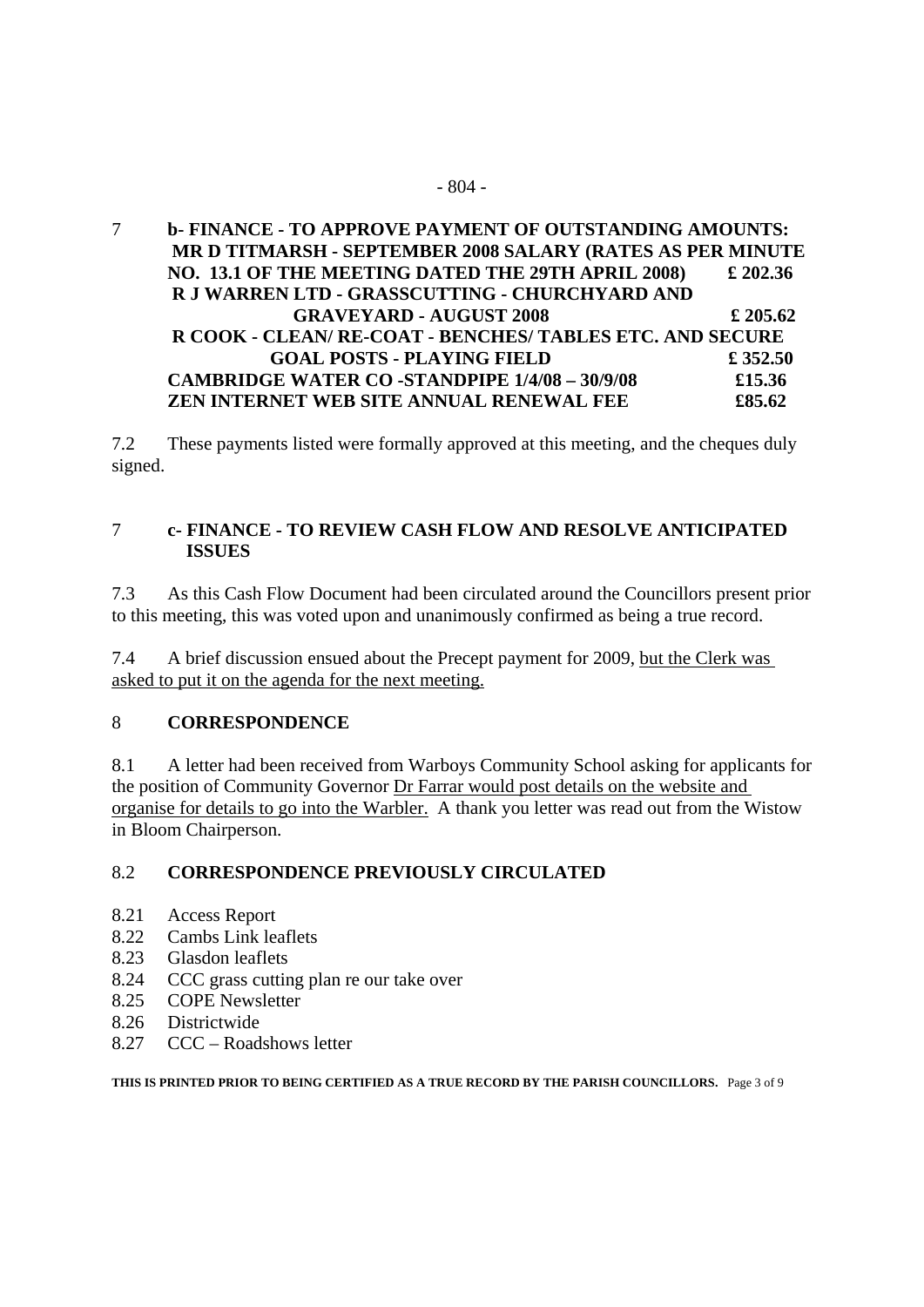### 9 **ALLOTMENT OUTSTANDING ISSUES, INCLUDING SIGNING OF TENANCY AGREEMENTS OPTIONS ANDS MR C BOWD TAKE-OVER OF MR BANCE'S ALLOTMENT LAND AND ALLOTMENT RENTS TO BE DISCUSSED – DUE 11TH OCTOBER 2008**

9.1 Mr Cook reported that letters would be issued by  $11<sup>th</sup>$  October 2008.

8.2 The annual rent increase was discussed, 5% was agreed last year but Mr Bucknell proposed an increase to £990, seconded by Mr Latter, and agreed, Mr Cook would inform Carter Jonas who are drawing up the letters.

#### 10 **TO CONSIDER ANY PLANNING APPLICATIONS RECEIVED - NIL RECEIVED**

10.1 The Clerk confirmed that there were no Planning Applications that needed to be discussed at this meeting.

10.2 A planning application had been submitted to Upwood Paris Council for 5 dwellings at Kingston Farm, which lies in Upwood, close to the Wistow boundary. It was confirmed that no-one was aware of this application.

#### 11 **MR BUCKNELL'S CURRENT POSITION ON THE WISTOW PARISH COUNCIL IN PLACE OF MR GORDON MCINNES – FOR FURTHER DISCUSSION**

It was agreed that Mr Bucknell would continue to be reviewed in six months.

### 12 **PARISH CLERK IMPENDING VACANCY - FURTHER DISCUSSION AND IF APPLICABLE APPOINTMENT OF MRS PATSY COLES**

12.1 Mr Bucknell proposed and Dr Farrar seconded the appointment of Mrs Coles, this was agreed and the correct pay scale would be confirmed. Mrs Coles accepted the position.

### 13 **ZURICH INSURANCE RENEWAL DUE 1ST OCTOBER 2008 - £840.98 TO BE APPROVED INCLUDING LEGAL EXPENSES OF £23.50**

13.1 It was agreed to pay the renewal fee but that cover should be reviewed. Mr Bucknell would find out where responsibility lay for the churchyard and the Clerk would put this item on the agenda for the next meeting.

**THIS IS PRINTED PRIOR TO BEING CERTIFIED AS A TRUE RECORD BY THE PARISH COUNCILLORS.** Page 4 of 9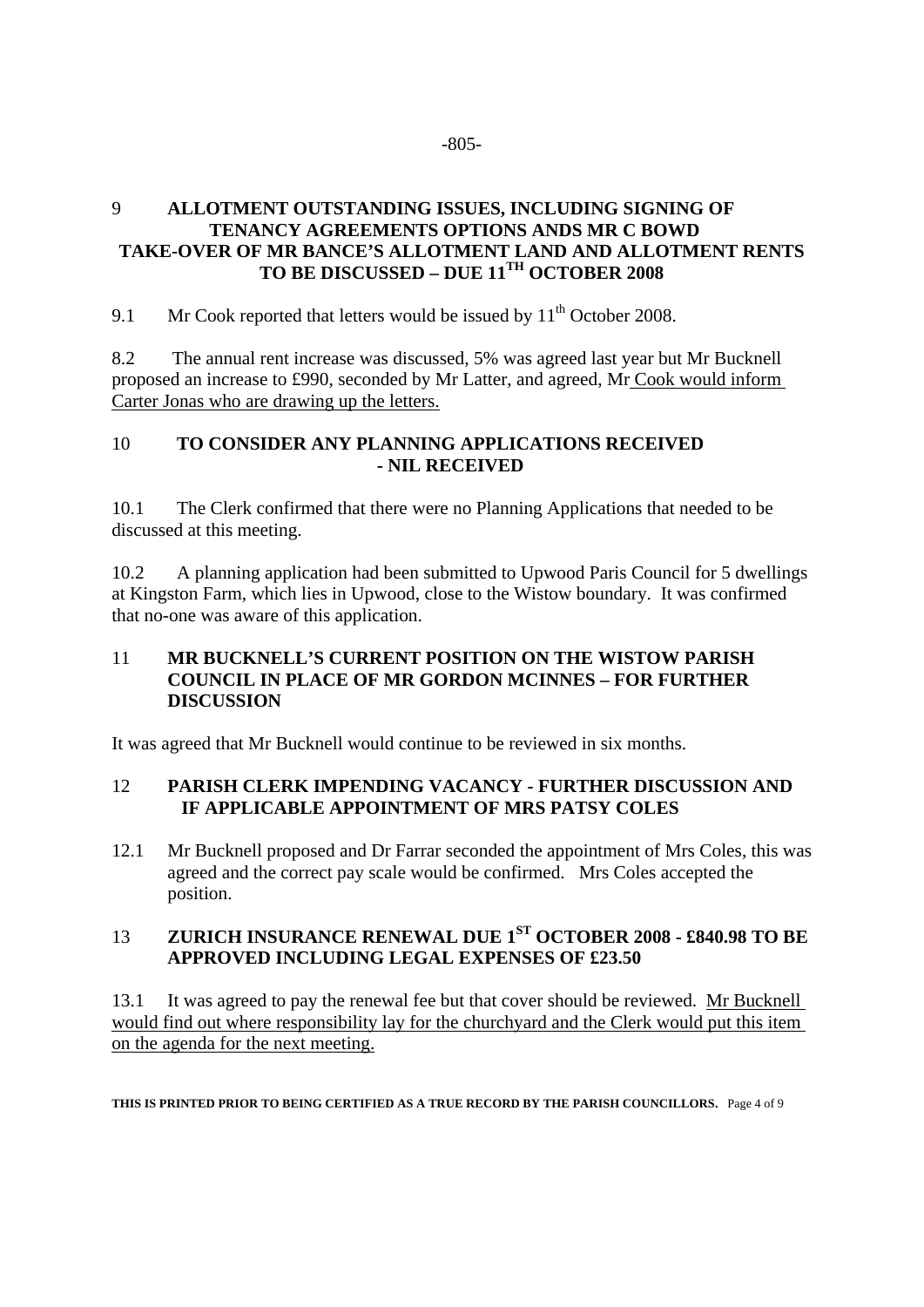### 14 **CPALC MEMBERSHIP FOR DISCUSSION**

14.1 Mrs Coles reported that the cost of membership for the rest of the year was £76.81 but that no information on the benefits of membership had been received. She would ask for details of what membership would provide.

### 15 **CAMBS ACRE – MEMBERSHIP RENEWAL £25 – TO BE APPROVED**

15.1 This was approved and a cheque signed.

### 16 **PARISH PLAN ACTION PLAN WORKING PARTIES FEEDBACK AND UPDATES -**

### **a- TRAFFIC AND ROAD ISSUES - MR COOK AND MR BUCKNELL?**

16.1 There were 40 applications for the minor improvements grants and we will need to make more effort in future applications, the top marks went to an application to improve the safety of a crossing. There was no more news on the Bridge, with winter coming safety is a concern. Mr Bucknell will email Mr Lucas re progress.

### **b- PEDESTRIANS - MR COOK TO REPORT?**

16.2 Mr Cook reported that footpaths are done. He also reported that the bus shelter was full of cans and bottles following a party on  $26<sup>th</sup>$  September and the responsibility for cleaning was questioned. Mr Williams and Mr Leigh will bring this matter up at the next village hall meeting.

### **c- LIGHTING - DR FARRAR TO REPORT?**

16.3 A light is out in Oaklands Avenue Dr Farrar to report

### **d- LITTER - CLERK TO REPORT?**

16.4 The cost of moving the bin by the bus shelter would be £500 and if moved to the corner of Mill Street could become a collision risk. Mr Bucknell had asked that the bin be emptied more thoroughly. If the bin is moved then a problem with litter from the children at the bus stop could arise and it would be difficult to justify the cost. Mr Bucknell would liaise with the team and ask them to empty the bin properly.

**THIS IS PRINTED PRIOR TO BEING CERTIFIED AS A TRUE RECORD BY THE PARISH COUNCILLORS.** Page 5of 9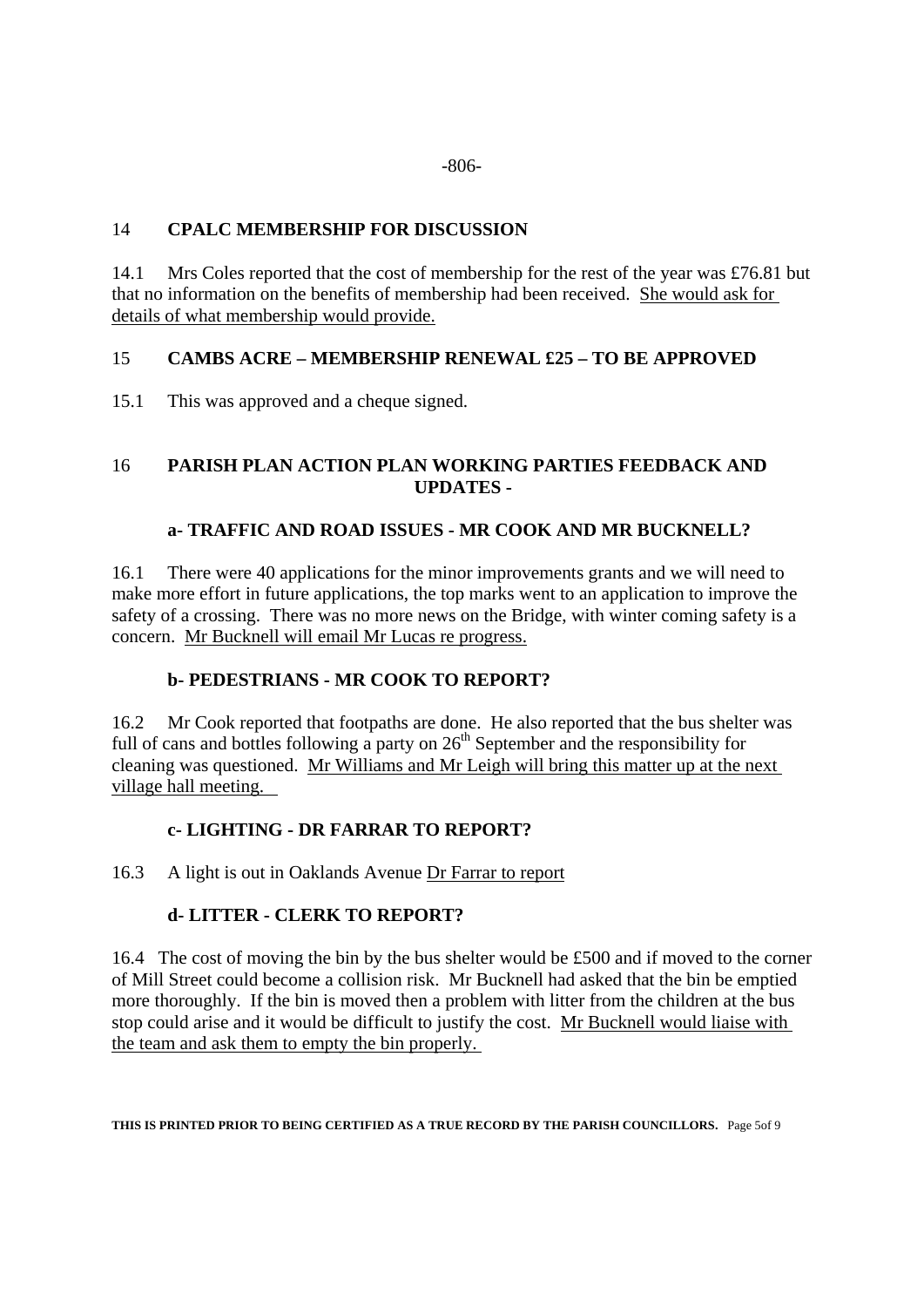### **e- COUNTRYSIDE - MR COOK AND CLERK TO REPORT?**

16.5 There had been some complaints regarding the condition of footpaths but this is due to the ploughing season. Mr Cook would like something in the Warbler and on the website for volunteers to join him on the countryside team. Mr Cook will let Dr Farrar know what he would like posted on the website.

#### **f- ACTIVITIES, SPORTS, CLUBS, SOCIETIES ETC. AND OTHER YOUTH ISSUES - DR FARRAR/ MR BUCKNELL/ MR WILLIAMS TO REPORT?**

16.6 Dr Farrar and Mr Bucknell will go and meet with Veronica to talk about spending the grant money on some equipment for the youth club.

# **g- VILLAGE HALL - MR COOK AND MR LEIGH TO REPORT?**

16.7 Mr Leigh reported that the last meeting was to discuss the cricket match and therefore there was nothing to report.

### **h- FLOODING - MR BUCKNELL TO REPORT?**

16.8 23 parishes are to attend the meeting on  $15<sup>th</sup>$  October and 9 organisations. Mr Bucknell will report back at the next meeting.

# **i- VILLAGE SIGNS - MR COOK AND MR BUCKNELL TO REPORT?**

16.9 Mr Bucknell reported that he had spoken with Dan Smith and the grant is in hand and it will go through as an Arts Project

### 17 **a- PLAYGROUND - MR BUCKNELL, MR COOK & CLERK TO REPORT**

17.1 Repair is needed to the aerial runway, and brambles need to be cut out of hedge, Mr Cook will obtain quotes.

17.2 Mr Cook proposed and Mr Bucknell seconded that the bill should be settled for the playmatting, this was agreed. It was also agreed that the risk assessment form would be completed once per month as per the bin emptying rota.

**THIS IS PRINTED PRIOR TO BEING CERTIFIED AS A TRUE RECORD BY THE PARISH COUNCILLORS.** Page 6 of 9

#### **-807-**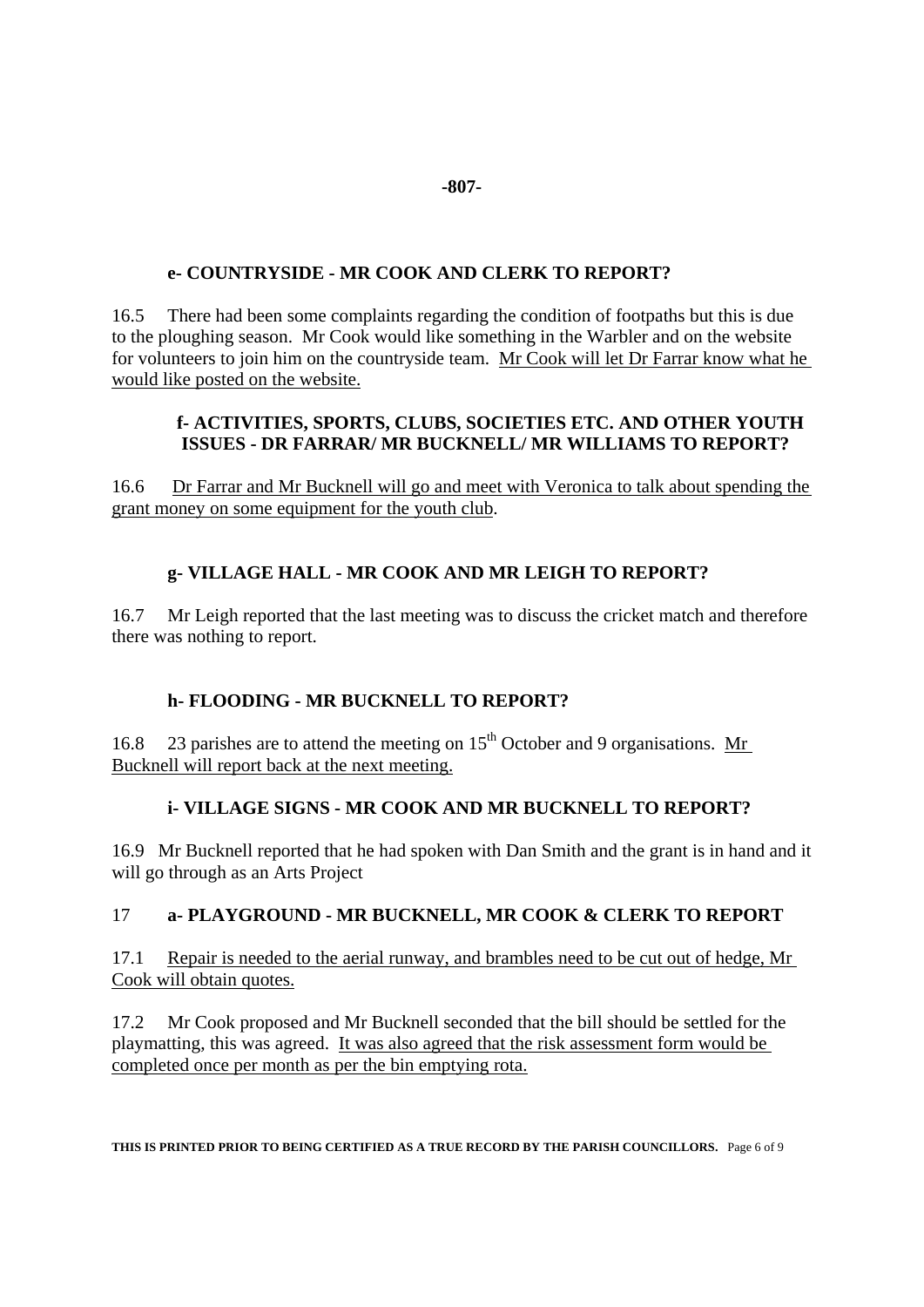#### 17 **b- GRASSCUTTING - MR COOK, MR BUCKNELL, MR LUCAS & CLERK TO REPORT**

17.3 Mr Cook proposed and Mr Williams seconded that the grass cutting currently carried out by Cambs County Council should be taken over by the Parish Council, having confirmed that a contribution of £480 per annum would be made to the costs by CCC. Minute 15.8 of the meeting held on 29<sup>th</sup> July 2008 applies. The Clerk was asked to write to Cambs County Council informing them of the decision.

#### 17 **c- GRANTS -MR BUCKNELL AND CLERK TO REPORT (INCLUDING DISCUSSION OF ANY GREEN/ ENVIRONMENTAL ISSUES THAT COULD BE OBTAINED BY WIND FARM GRANT MONIES?)**

17.4 It was also confirmed that there was no outstanding issues with regards to Grants at this time.

### 18 **ITEMS FOR THE WISTOW WARBLER AND WISTOW WEB SITE - TO INFORM JOHN DRANSFIELD AND DR FARRAR OF RELEVANT ARTICLES (ALSO TO DISCUSS OTHER ITEMS RELATING TO COMMUNICATION ISSUES)**

18.1 This item had already been covered.

#### 19 **MONTHLY AUDIT - NOMINEE FOR NEXT MEETING?**

19.1 Mr Bucknell agreed to do the Monthly Audit at the next Parish Council Meeting.

### 20 **DATE OF NEXT MEETING - TUESDAY 28TH OCTOBER 2008 AT 7.30PM**

20.1 It was requested that the time of the meeting be added to the Agenda.

20.2 It was requested that the Clerk add an item to the Agenda to discuss the request for a donation to the CAB.

There being no further business to discuss, the meeting closed at 9.10pm.

**THIS IS PRINTED PRIOR TO BEING CERTIFIED AS A TRUE RECORD BY THE PARISH COUNCILLORS.** Page 7 of 9

#### -808-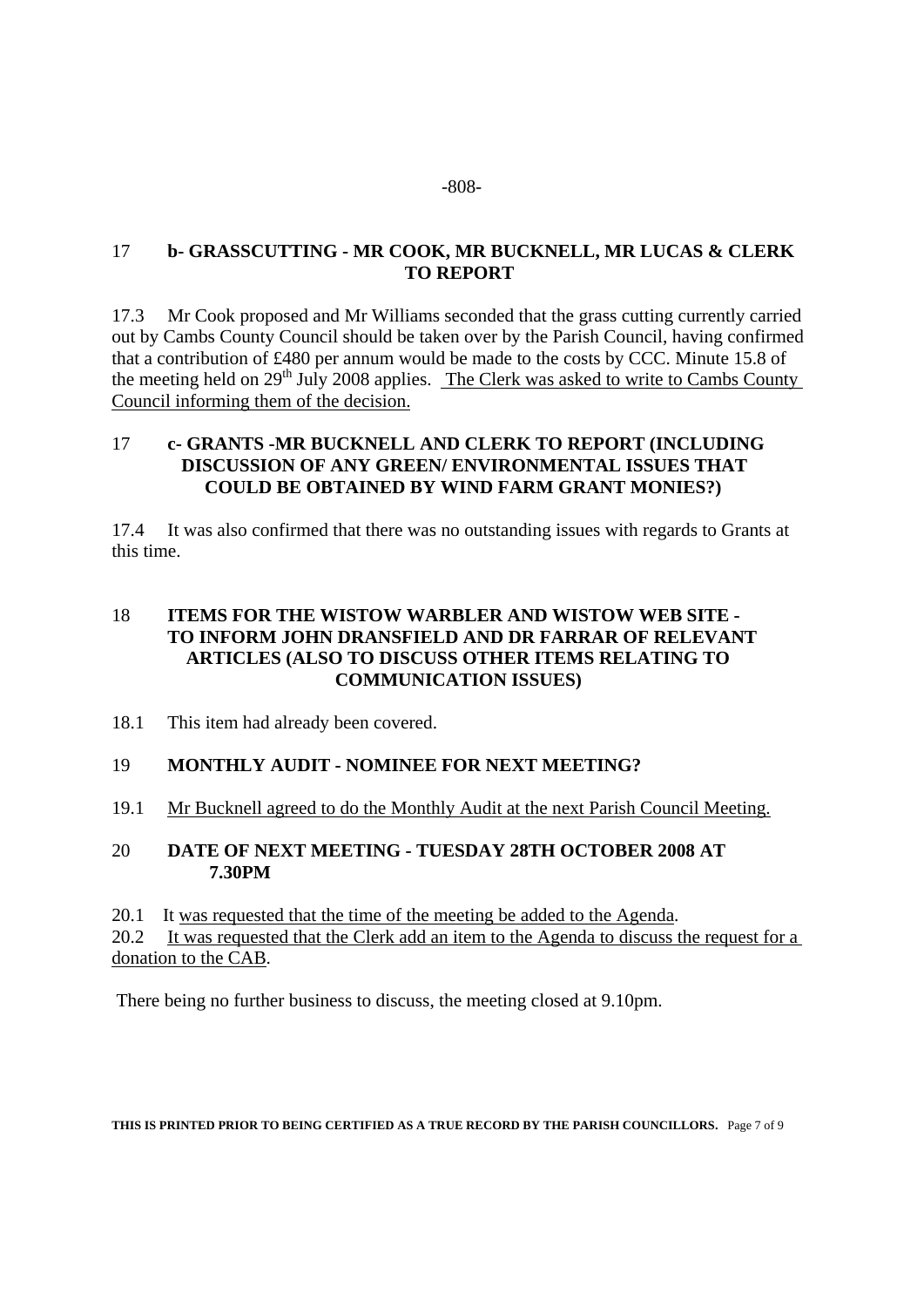### **PLANNING APPLICATIONS RECEIVED FROM AUGUST 2007**

Wistow Parish Council - WPC Huntingdonshire District Council - HDC Not Yet known - NYK

|                            |                                                                                         |                                                                                              | <b>Approved and Date</b>        |
|----------------------------|-----------------------------------------------------------------------------------------|----------------------------------------------------------------------------------------------|---------------------------------|
| App.Number                 | <b>Property Address</b>                                                                 | <b>Purpose</b>                                                                               | <b>WPC</b><br><b>HDC</b>        |
|                            | 07/02598/FUL 4 Oakland's Close, Wistow                                                  | <b>Extension to Porch</b>                                                                    | $Yes - Yes -$<br>28/8/07 6/9/07 |
| 07/02657/FUL               | 07/02658/LBC Lavender Cottage, Church<br>Street, Wistow                                 | Extension to staircase and Yes - Yes -<br>alterations to garage and dwelling 25/9/07 9/10/07 |                                 |
|                            | 07/03808/FUL Haven, Shillow Hill, Wistow Conservatory Erection                          |                                                                                              | Yes - Yes                       |
|                            | 08/00500/FUL Rookes Grove Farm,                                                         | Erection of 2 dwellings and                                                                  | 27/11/07 4/1/08<br>Yes - Yes    |
| 08/00599/FUL<br><b>NYK</b> | Mill Road, Wistow access road<br>Poultry Houses, Shillow Hill, Erection of Agricultural |                                                                                              | 26/2/08 18/6/08<br>$Yes -$      |
|                            | Wistow                                                                                  | dwelling                                                                                     | 25/3/08                         |

**THIS IS PRINTED PRIOR TO BEING CERTIFIED AS A TRUE RECORD BY THE PARISH COUNCILLORS.** Page 8 of 9

-809-